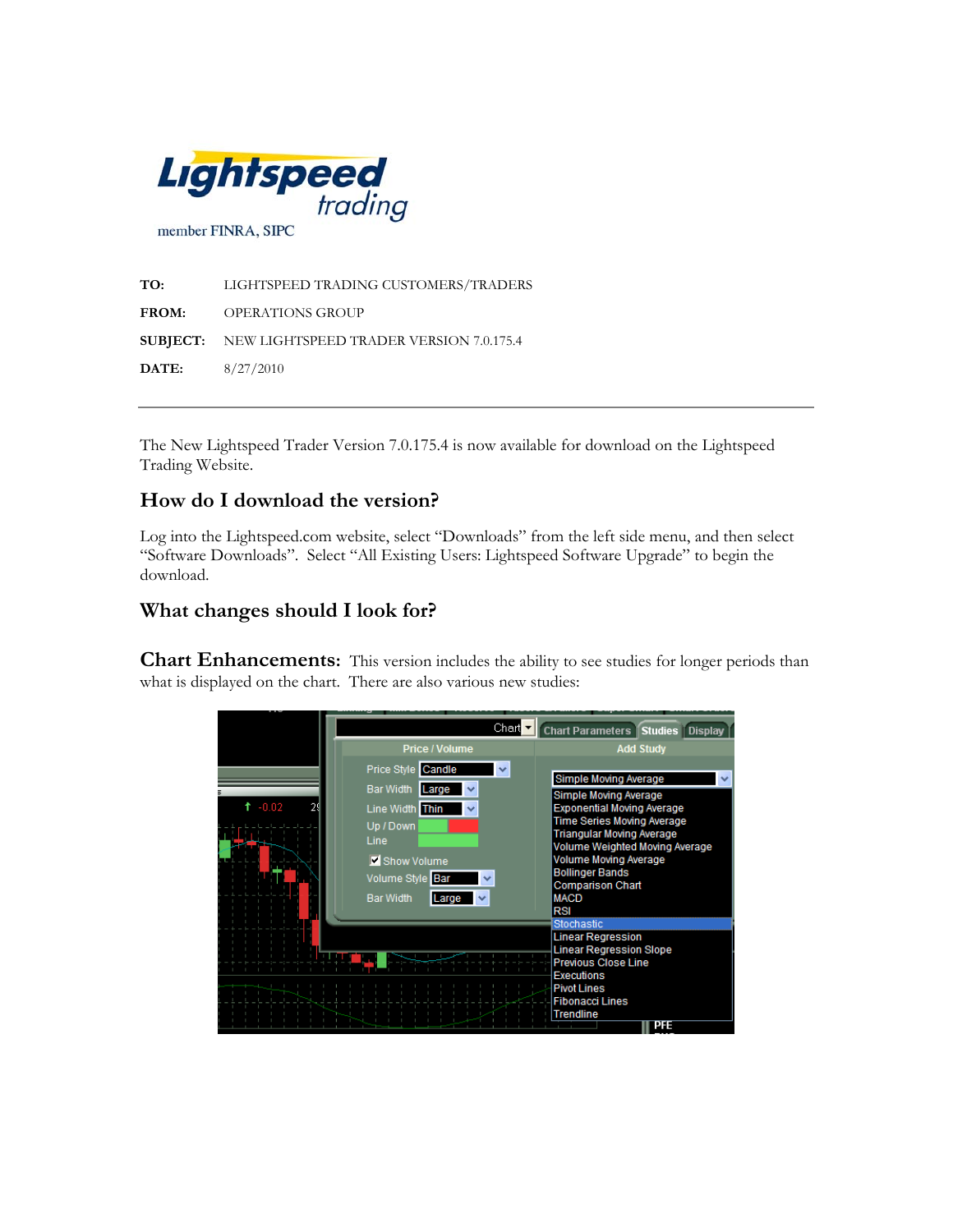- **Stochastic:** The Stochastic Technical Indicator compares where a security's price closed relative to its price range over a given time period. The Stochastic Indicator is displayed as two lines. The main line is called %K. The second line, called %D, is a Moving Average of  $\%K$ .
- **Time Series Moving Average:** The Time Series Moving Average [TSMA] returns the moving average of a field over a given period of time based on linear regression. It is calculated by fitting a linear regression line over the values for the given period, and then determining the current value for that line. (Note: A linear regression line is a straight line which is as close to all of the given values as possible.)
- **Triangular Moving Average:** The Triangular Moving Average is double-smoothed because it is averaged twice creating a smoother, more wave-like moving average.
- **Volume Weighted Moving Average:** The Volume Weighted Moving Average weights the price of each bar with the volume of that bar. In this way, bars with higher volume will be more heavily weighted in the computation of the average.
- **Volume Moving Average:** This is a technical analysis of the volume pane of the chart. It will draw a line/mountain illustrating the Average Daily Volume over your specified period.
- **Linear Regression Indicator:** This is an indicator that plots the endpoints of Linear Regression Lines for each period. A Linear Regression Line is the line that best fits into the plotted points on the defined period.
- **Linear Regression Slope:** This will display the slope of the Linear Regression Indicator.

#### **Custom Stop Order Updates:**

• **Ability to filter out one erroneous print before custom Stop Order Triggers**. Users can now input an erroneous filter (seen below) to ignore prints that are this amount or greater away from the previous trade. Note: If the stock prints twice outside of this range, the stop order will trigger.

| <b><i>ADMIN</i></b><br>About  | Accounts Alerts Advanced Orders Baskets Custom Orders Design ECN Orders Incre |                          |                                                                                                       |                                                           |      |  |  |  |  |  |  |
|-------------------------------|-------------------------------------------------------------------------------|--------------------------|-------------------------------------------------------------------------------------------------------|-----------------------------------------------------------|------|--|--|--|--|--|--|
| <b>TRAILINGSTOPSELLCLOSE</b>  |                                                                               |                          |                                                                                                       |                                                           |      |  |  |  |  |  |  |
| Type: Stop                    | Name: TRAILINGSTOPSELLCLOSE                                                   |                          |                                                                                                       |                                                           |      |  |  |  |  |  |  |
| Stop order                    | Tier Size Orders                                                              |                          | Execute the selected command when the Stop is triggered                                               |                                                           |      |  |  |  |  |  |  |
| price values<br>are specified | ARCABidTier<br><b>ARCAOfferTier</b>                                           | $\overline{\phantom{a}}$ |                                                                                                       | <b>INCASmartMktSellFull</b>                               |      |  |  |  |  |  |  |
| at creation time.             | <b>ARCABuyTier</b>                                                            |                          |                                                                                                       | Erroneous Trade Filter Amount                             | 0.50 |  |  |  |  |  |  |
|                               | <b>ARCASellTier</b><br>ARCABuyMarketTier                                      |                          | Supply an optional filter value above.<br>If the trade is 'away' from the previous trade value by the |                                                           |      |  |  |  |  |  |  |
| <b>C</b> Stop                 | ARCASellMarketTier<br><b>BATSBidTier</b>                                      |                          |                                                                                                       | filter amount or greater, the custom stop will wait for a |      |  |  |  |  |  |  |
| <b></b> Trailing Stop         | <b>BATSOfferTier</b>                                                          | $\ddot{\phantom{1}}$     | second trade at your stop price.                                                                      |                                                           |      |  |  |  |  |  |  |

• **Trailing Stop Price Updates:** When sending Trailing Stop Orders the Order Book "Price" Field will now update with your trigger price as the stock trails up/down.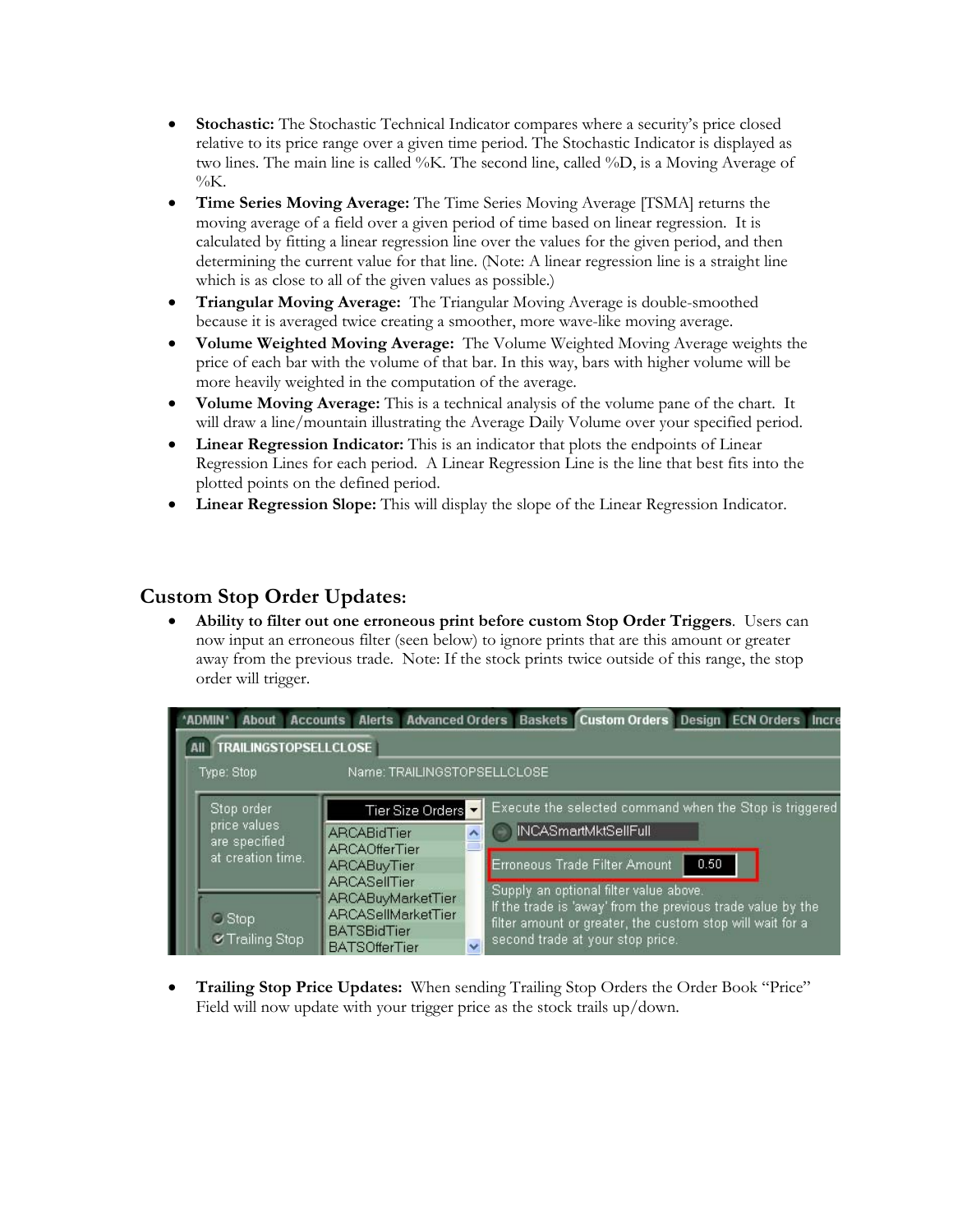**List Order Entry Window Updates:** Several additions to the List Order Entry Window:

- Order Type Option for Market Orders (will ignore all price instructions)
- BP Requirement column
- Ability to select 'abs' for 'Absolute Value' and type in any price

# **New Choices for ECN Orders: 'Add' All, 'Hide' All, Make All 'Non-**

**Routable':** Use the checkboxes on the ECN Orders Tab, seen below, to make all of your ECN orders Hidden, Add Only, or Non-Routable when Eligible.



Users may also find Keyboard Keys to Toggle these options On and Off in the Keyboard Tab -> Non-Trading Function Keys.

## **New Order Types: NYSE Closing Offset, ARCA MOO and LOO**

- **NYSE Closing Offset:** This order type is designed to allow users to send orders to offset the NYSE Closing Imbalance after the imbalance has reversed from buy to sell (or vice versa). This order will also offset non-regulatory imbalances (imbalances of less than 50,000 shares). For more information about the NYSE CO order, consult the following document: [http://www.nyse.com/pdfs/ClosingOffsetOrder\\_20091116.pdf](http://www.nyse.com/pdfs/ClosingOffsetOrder_20091116.pdf)
- **ARCA Market On Open/ Limit On Open:** Users can now send MOO and LOO in ARCA Listed Symbols.

To select either of these order types use the Type Dropdown of your Order Entry Window or map the Key from your Keyboard Tab or to a Hotbutton, seen below:

| Œ<br>Order Entry: VZ |               |               |              |
|----------------------|---------------|---------------|--------------|
| nbol                 | <b>Shares</b> | Price         | Market       |
|                      | 100           | <b>Market</b> | ARCA         |
| <b>Type</b>          |               |               | TF           |
| Market On Open -     |               |               | Till Close - |
|                      | Inside Bid    | Inside Ask    |              |
| 885                  | 28.86         | 28.89         | <b>BUY</b>   |

### **Type in Tier Size Changes with Number Keys at top of Keyboard:** Use the

numbers at the top of the keyboard to manually type in a tier size in your Level 2. No "Change Tier" function is needed first.